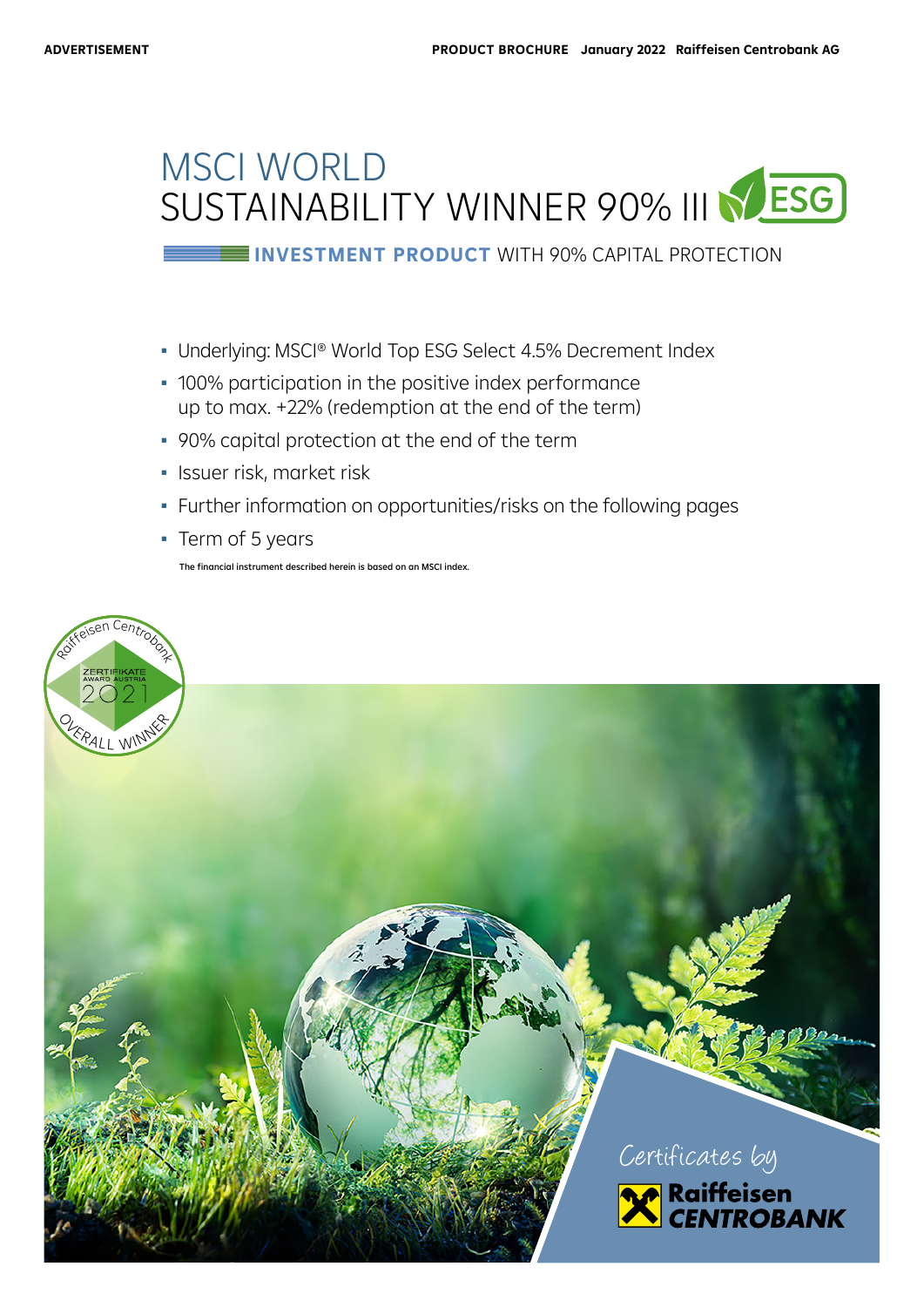# SUSTAINABLE INVESTMENT WITH CAPITAL PROTECTION

### In short:

With the certificate investors participate at 100% in the positive performance of the MSCI<sup>®</sup> World Top ESG Select 4.5% Decrement index at the end of the term – up to a maximum of +22% in relation to the starting value. In case of a negative index performance of more than -10%, the nominal value is 90% capital protected at the end of the term.



This certificates complies with RCB's sustainability standard. For further information please click here: www.rcb.at/en/sustainability

#### **KEY FACTS**

| <b>Issuer</b>                                        | Raiffeisen Centrobank AG*    |  |  |  |
|------------------------------------------------------|------------------------------|--|--|--|
| <b>Offer</b>                                         | continuous issuing           |  |  |  |
| <b>ISIN</b>                                          | AT0000A2UVX2                 |  |  |  |
| <b>Issue price</b>                                   | 100%                         |  |  |  |
| Nominal value                                        | <b>EUR 1,000</b>             |  |  |  |
| Subscr. period <sup>1</sup>                          | Jan 4 - Feb 7, 2022          |  |  |  |
| <b>Initial valuation date</b>                        | Feb 8, 2022                  |  |  |  |
| <b>Issue value date</b>                              | Feb 9, 2022                  |  |  |  |
| <b>Final valuation date</b>                          | Feb 4, 2027                  |  |  |  |
| <b>Maturity date</b>                                 | Feb 9, 2027                  |  |  |  |
| <b>Underlying</b>                                    | MSCI® World Top ESG Select   |  |  |  |
|                                                      | 4.5% Decrement Index         |  |  |  |
| <b>Starting value</b>                                | closing price of the         |  |  |  |
| underlying at the initial valuation date             |                              |  |  |  |
| <b>Final reference value</b><br>closing price of the |                              |  |  |  |
| underlying at the final valuation date               |                              |  |  |  |
| Capital protect.                                     |                              |  |  |  |
|                                                      | 90% at the end of the term   |  |  |  |
| <b>Participation factor</b><br>100%                  |                              |  |  |  |
| Cap                                                  | 122%                         |  |  |  |
| <b>Redemption</b>                                    | Participation in the index   |  |  |  |
|                                                      | development up to the cap    |  |  |  |
|                                                      | (Redemption is dependent     |  |  |  |
|                                                      | on the solvency of RCB*)     |  |  |  |
| Listing                                              | Vienna, Frankfurt, Stuttgart |  |  |  |
| <b>Quotes</b>                                        | www.rcb.at                   |  |  |  |
|                                                      |                              |  |  |  |

\* Raiffeisen Centrobank AG is a 100% owned subsidiary of Raiffeisen Bank International AG – rating of RBI: www.rbinternational.com/ir/ratings

1 Early closing or extension of the subscription period is within the sole discretion of Raiffeisen Centrobank AG.

#### **FUNCTIONALITY**

At the initial valuation date the closing price of the underlying is determined as starting value. The closing price of the underlying on the last valuation date serves as the final reference value. At the final valuation date the closing price of the final reference value is compared to the starting value and one of the following scenarios will apply:

1) Final reference value ≥ 122% of the starting value  $\rightarrow$  Redemption at cap If the final reference value is greater or equal to 122% of the starting value, the certificate will be redeemed at the maturity date at 122% of the nominal value (cap).

2) Final reference value ≥ 90% & < 122% of the starting value  $\rightarrow$  100% participation If the final reference value is greater or equal to 90% but smaller than 122% of the starting value, certificate will be redeemed according to the performance of the underlying (percentage development from the starting value to the final reference value).

### 3) Final reference value< 90 % f the starting value  $\rightarrow$  Redemption at 90%

 $\vert$  redeemed at maturity at 90% of the nominal value. If the final reference value is smaller than 90% of the starting value, certificate will be

#### **PAYOUT PROFILE: EXEMPLARY PRESENTATION**

| <b>FINAL REFERENCE VALUE*</b>                                       | <b>REDEMPTION**</b> |  |
|---------------------------------------------------------------------|---------------------|--|
| $+30%$                                                              | 122%                |  |
| $+15%$                                                              | 115%                |  |
| $+5%$                                                               | 105%                |  |
| $+/-$ 0% (= starting value)                                         | 100%                |  |
| $-5%$                                                               | 9%                  |  |
| $-8%$                                                               | 92%                 |  |
| $-15%$                                                              | 90%                 |  |
| $-30%$                                                              | 90%                 |  |
| * in comparison to the starting value; ** in % of the nominal value |                     |  |

For details on risks and opportunities please see the following pages.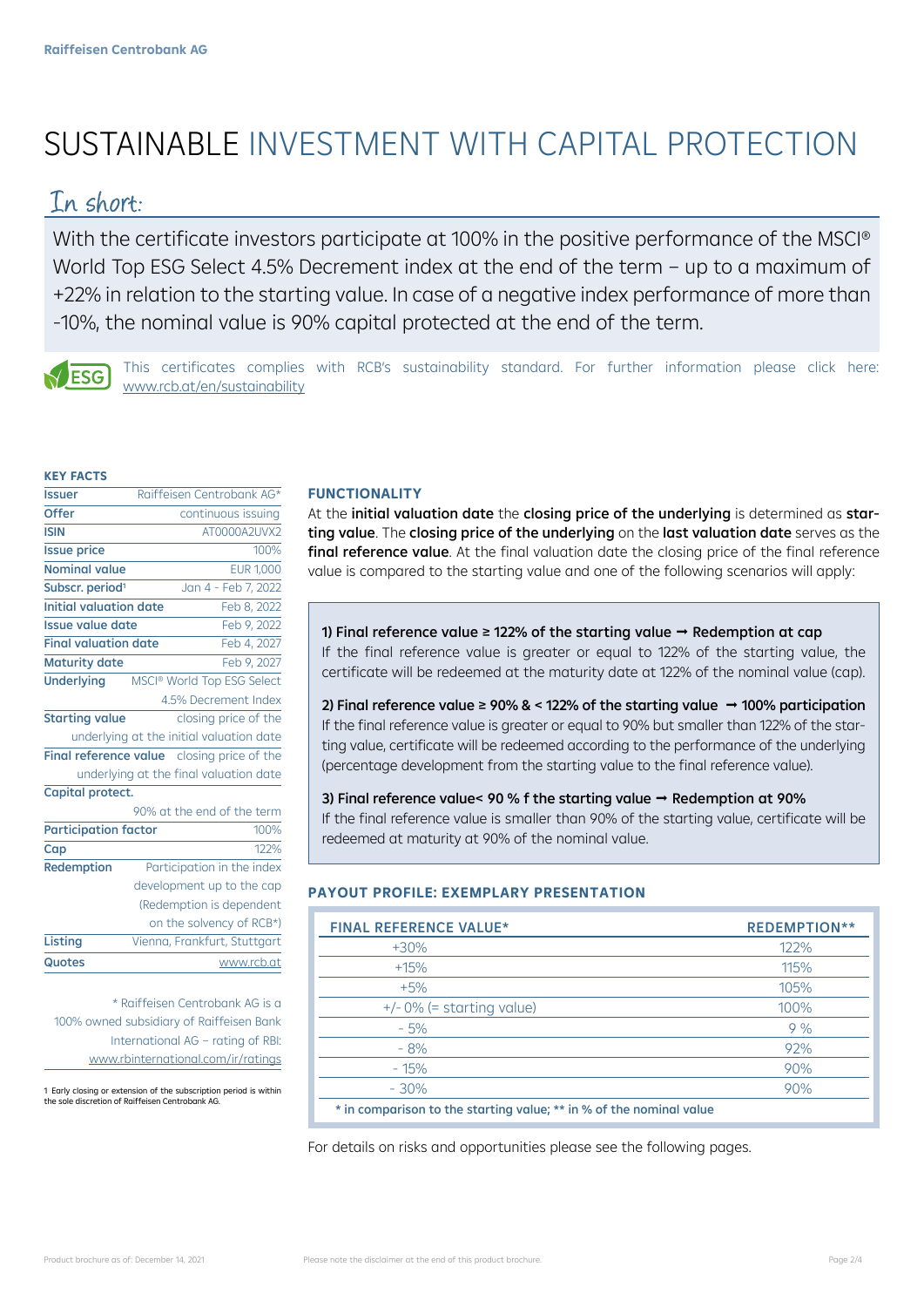#### **MSCI® WORLD TOP ESG SELECT 4.5% DECREMENT INDEX**



As of: December 13, 2021; Source: Bloomberg (MXWOTES4) ISIN: GB00BNR44V41

**Please note that the past performance is not a reliable indicator for the future performance of this underlying.**

The nominal value is **capital protected** by Raiffeisen Centrobank AG at **the end of the term**, i.e. during the term the price of the certificate can fall below the capital protection level, but at the end of the term investors obtain at least the capital protection amount.

#### **YOUR EXPECTED MARKET TREND**



#### **NOTE**

The referenced opportunities and risks represent a selection of the most important facts regarding the product.

You are about to purchase a product that is not easy and difficult to understand.

For further information see the Base Prospectus (including possible amendments) – approved by the Austrian Financial Market Authority (FMA), deposited at the Oesterreichische Kontrollbank AG and published at www.rcb.at/en/securitiesprospectus (we recommend reading the prospectus before making an investment decision), in the key information document and among "Customer Information and Regulatory Issues" at www.rcb.at/en/customerinformation

#### **UNDERLYING: MSCI® WORLD TOP ESG SELECT 4.5% DECREMENT INDEX**

- □ Index calculation: By the independent index provider MSCI
- **Underlying: MSCI World Index**
- **Inclusion:** Shares of the top 50% companies with the highest ESG (Environmental, Social, **G**overnance) ratings calculated by MSCI within their respective industries ("Best-in-Class" selection).
- **Exclusion criteria:** Serious violations of ESG principles; violations of UN Global Compact principles; operating in controversial business areas e.g. related to arms, armaments, tobacco, gambling, coal, nuclear power and oil & gas extraction.
- Review/adjustment: Quarterly
- **Index weighting:** According to the inverse volatility of the shares, whereby the maximum weighting of an individual share may not exceed 5%.
- **Decrement:** Paid out net dividends are reinvested in the index; in exchange, 4.5% p.a. are deducted from the index price (daily aliquot). (= decrement) is deducted from the index price (daily aliquot)



#### **OPPORTUNITIES**

- Return opportunity: Full participation in the performance of the underlying up to the cap.
- **Capital protection:** At the end of the term, the investor obtains at least the capital protection amount.
- □ Flexiblity: Tradability on the secondary market, no management fees

#### **RISKS**

- **Example 2 Limited yield opportunity:** The maximum redemption is limited by the cap. Investors do not participate in price increases of the underlying beyond the cap.
- Capital protection only at the end of the term: During the term the price of the certificate may drop below the capital protection level; the capital protection applies exclusively at the end of the term.
- **Bisuer risk / Bail-in:** Certificates are not covered by the Deposit Protection Scheme. Investors are exposed to the risk that Raiffeisen Centrobank AG might be unable to fulfil its payment obligations in respect of the described financial instrument such as in the event of insolvency (issuer risk) or an official directive (Bail-in). A total loss of the capital invested is possible.